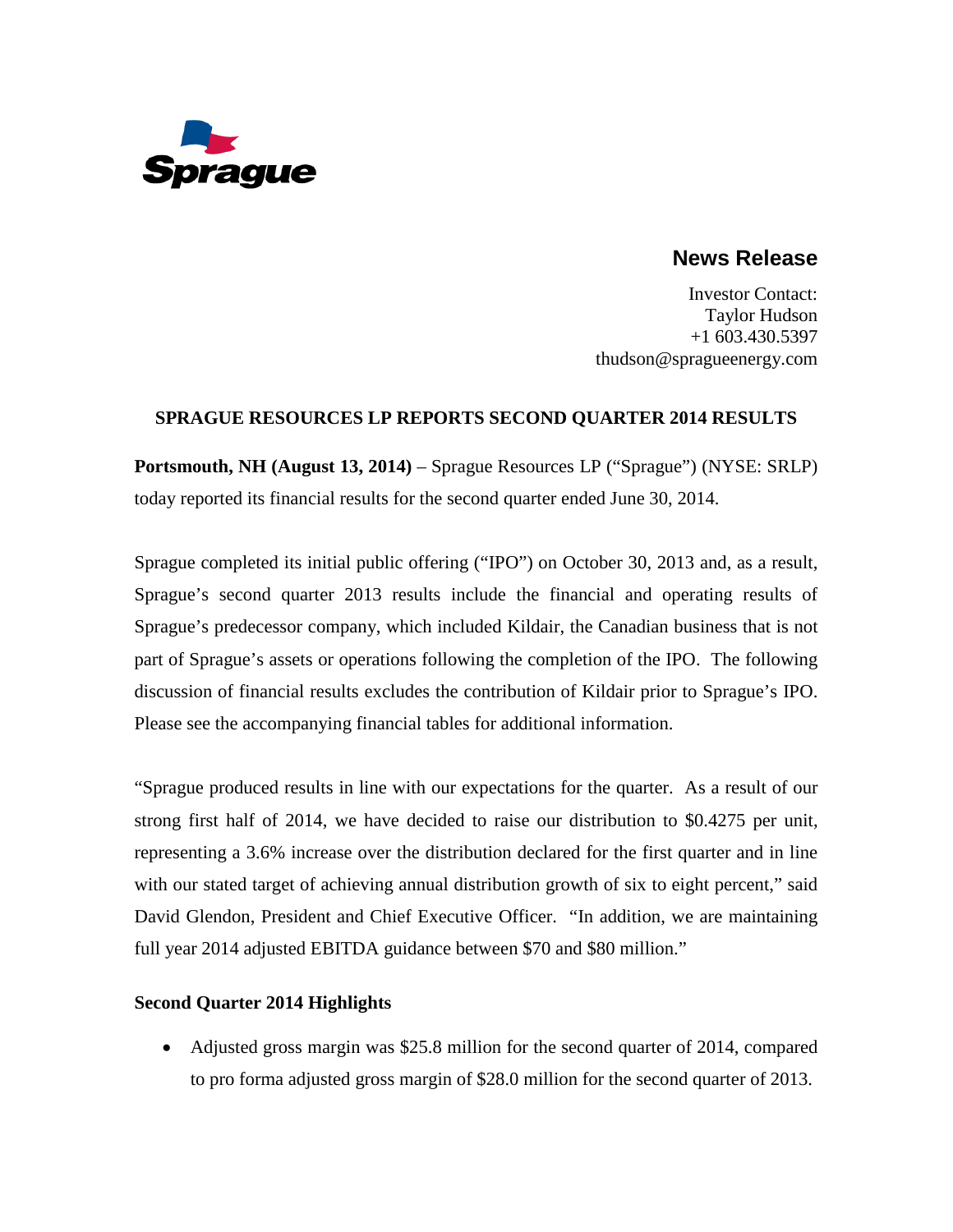- Adjusted EBITDA was \$3.5 million for the second quarter of 2014, compared to pro forma adjusted EBITDA of \$8.1 million for the second quarter of 2013.
- Net sales were \$846.8 million for the second quarter of 2014, compared to pro forma net sales of \$772.8 million for the second quarter of 2013.
- Net loss was \$9.5 million for the second quarter of 2014, compared to pro forma net loss of \$2.0 million for the second quarter of 2013. Net loss per common unit was \$0.47 in the second quarter of 2014.

Sprague reported distributable cash flow of \$3.5 million for the second quarter of 2014, compared to \$0.9 million, on a pro forma basis, for the second quarter of 2013. This represents a distribution coverage ratio of 0.4x for the second quarter of 2014, and 2.8x for the first six months of the year.

EBITDA, adjusted EBITDA, pro forma adjusted EBITDA and adjusted gross margin are not prepared in accordance with United States generally accepted accounting principles ("GAAP"), and are discussed in greater detail below under "Non-GAAP Financial Measures." Readers should refer to the financial tables provided in this news release for reconciliation to the most comparable GAAP financial measures for the three and six months ended June 30, 2014.

### **Refined Products**

- Volumes in the Refined Products segment rose 6% to 254.5 million gallons in the second quarter of 2014, compared to 239.9 million gallons in the second quarter of 2013.
- Adjusted gross margin in the Refined Products segment decreased \$1.7 million, or 10%, to \$14.5 million in the second quarter of 2014, compared to the second quarter of 2013.

"Sprague's Refined Products business segment continued to benefit from our acquisition of the Hess commercial fuels business at the end of 2013, with higher diesel volumes in the second quarter partially offsetting lower year-over-year contribution from heating oil. The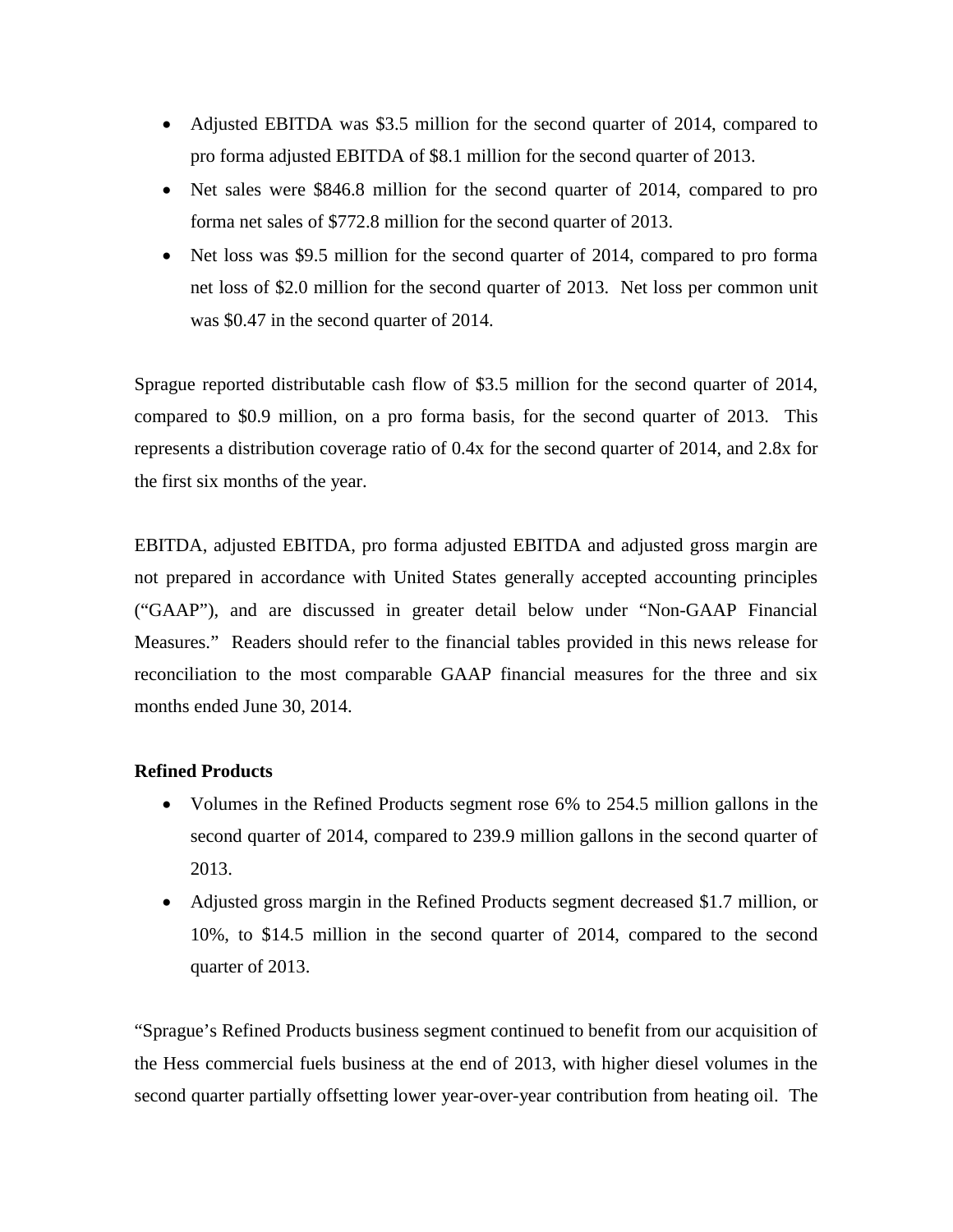multi-state transition from high to low sulfur heating oil this spring reduced sales volumes and margins as market participants reduced inventories of high sulfur fuel," said Mr. Glendon. "However, Sprague's Refined Products team continued to strengthen its position in key markets by signing a multiple year exclusive terminal operating agreement with Dunellen Inc., for over one million barrels of distillate storage at its Capital Terminal in East Providence, Rhode Island, extending Sprague's marketing presence to both sides of Providence Harbor."

### **Natural Gas**

- Natural Gas segment volumes decreased 3% to 11.5 Bcf in the second quarter 2014, compared to 11.9 Bcf in the second quarter of 2013.
- Natural Gas adjusted gross margin decreased 25% to \$2.7 million for the second quarter of 2014, compared to \$3.6 million for the second quarter of 2013.

"The Natural Gas team continues to build on its position in our core Northeast footprint, and slightly cooler weather in the second quarter was responsible for the decline in volume compared to the second quarter of 2013. Reduced price volatility also led to fewer opportunities to leverage our asset portfolio, accounting for most of the quarter's adjusted gross margin decline," stated Mr. Glendon.

### **Materials Handling**

• Materials Handling gross margin increased by \$0.4 million, or 5%, to \$8.3 million for the second quarter 2014, compared to the second quarter 2013.

"Sprague's Materials Handling segment continues to provide valuable diversification and consistency to our earnings stream," said Mr. Glendon. "Second quarter handling revenue from salt shipments provided significant uplift on the heels of this winter's inventory drawdowns. Results also benefitted from higher fees for liquid bulk storage and increasing windmill component activity."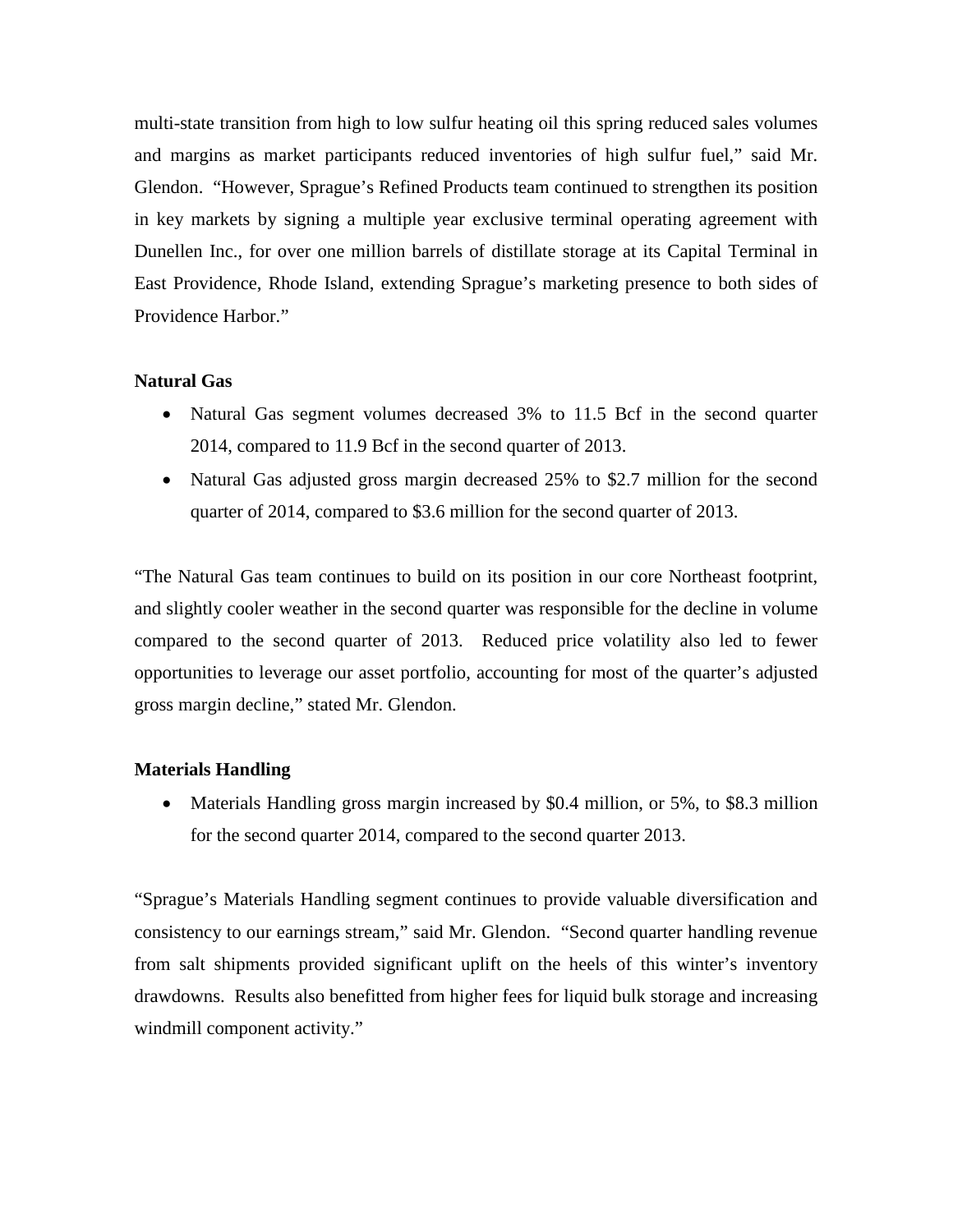On July 29, 2014, the Board of Directors of Sprague's general partner, Sprague Resources GP, approved a cash distribution of \$0.4275 per unit for the quarter ended June 30, 2014, representing a 3.6% increase over the distribution declared for the quarter ended March 31, 2014. The distribution will be paid on August 14, 2014 to unitholders of record on August 8, 2014.

"We remain very pleased with our results for the year to date and believe we are well positioned to execute on additional growth opportunities," said Mr. Glendon.

## **Financial Results Conference Call**

Management will review Sprague's second quarter 2014 financial results in a teleconference call for analysts and investors today, August  $13<sup>th</sup>$ , 2014.

| Date and Time:             | August $13^{th}$ , 2014 at 10:00 AM ET |
|----------------------------|----------------------------------------|
| Dial-in numbers:           | (866) 270-6057 (U.S. and Canada)       |
|                            | $(617)$ 213-8891 (International)       |
| <b>Participation Code:</b> | 71489941                               |

The call will also be webcast live and archived on the investor relations section of Sprague's website, [www.spragueenergy.com.](http://www.spragueenergy.com/)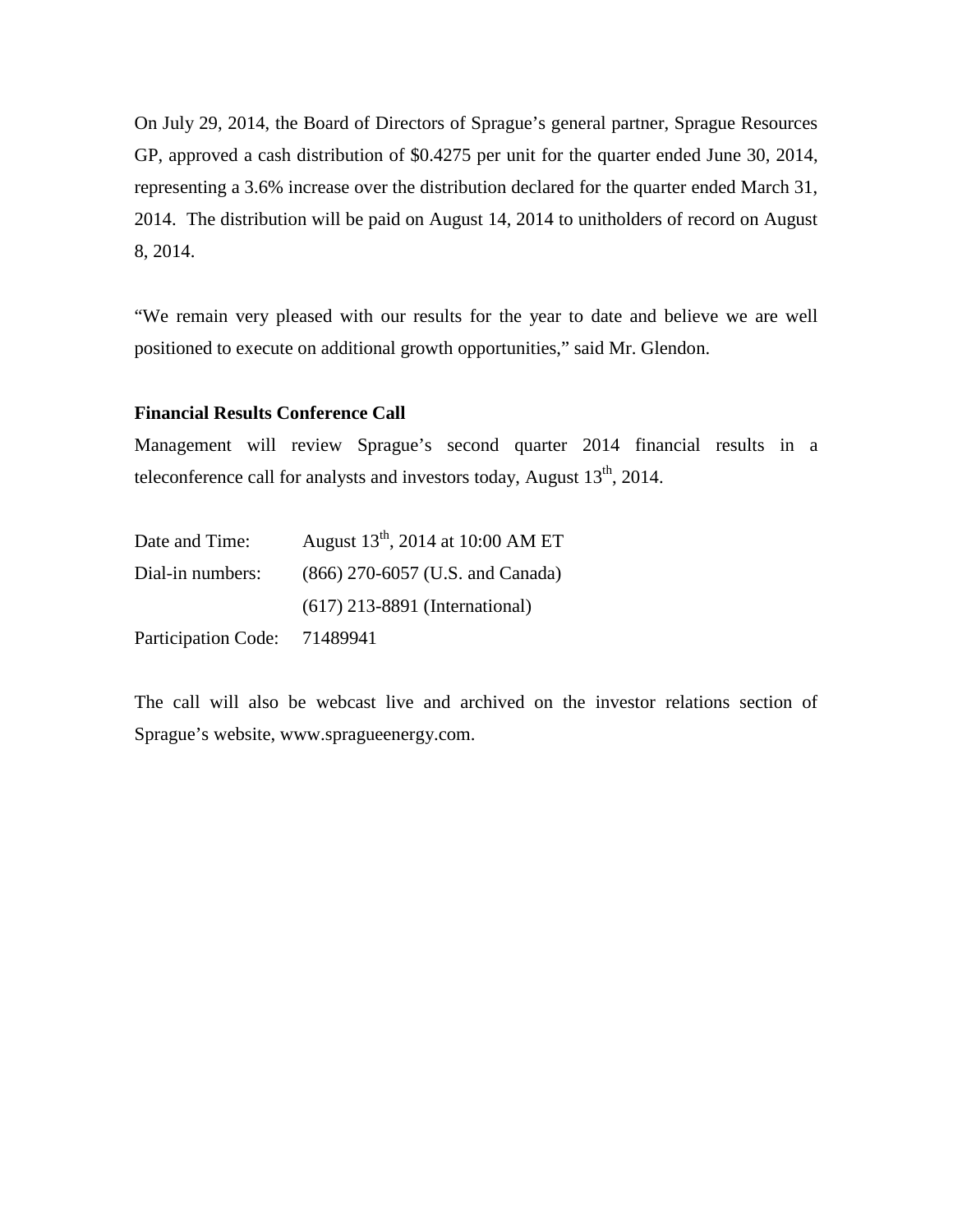## **About Sprague Resources LP**

Sprague Resources LP is a master limited partnership engaged in the purchase, storage, distribution and sale of refined petroleum products and natural gas. Sprague also provides storage and handling services for a broad range of materials.

## **Non-GAAP Financial Measures**

EBITDA, adjusted EBITDA, pro forma adjusted EBITDA and adjusted gross margin are used as supplemental financial measures by management and external users of Sprague's financial statements, such as investors, commercial banks, trade suppliers and research analysts, to assess:

- The financial performance of Sprague's assets, operations and return on capital without regard to financing methods, capital structure or historical cost basis;
- The ability of Sprague's assets to generate cash sufficient to pay interest on its indebtedness and make distributions to its equity holders;
- The viability of acquisitions and capital expenditure projects;
- The market value of its inventory and natural gas transportation contracts for financial reporting to its lenders, as well as for borrowing base purposes; and
- Repeatable operating performance that is not distorted by non-recurring items or market volatility.

Sprague defines EBITDA as net income before interest, income taxes, depreciation and amortization. Sprague defines adjusted EBITDA as EBITDA decreased by total commodity derivative gains and losses included in net income (loss) and increased by realized commodity derivative gains and losses included in net income (loss), in each case with respect to refined products and natural gas inventory and natural gas transportation contracts, and adjusted for the gain on acquisition of a business, write-off of deferred offering costs and bio-fuel excise tax credits.

Sprague defines adjusted gross margin as gross margin decreased by total commodity derivative gains and losses included in net income (loss) and increased by realized commodity derivative gains and losses included in net income (loss), in each case with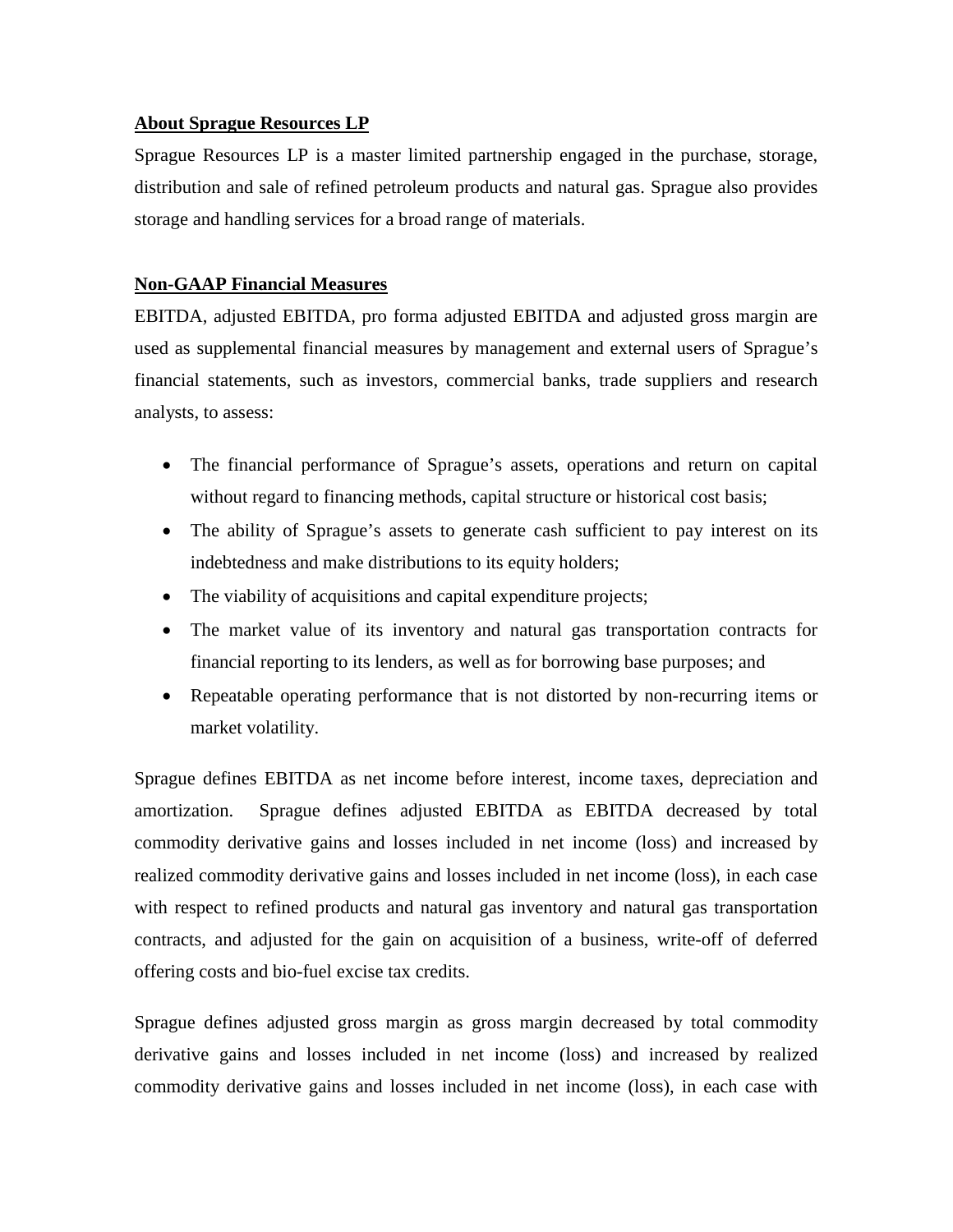respect to refined products and natural gas inventory and natural gas transportation contracts.

EBITDA, adjusted EBITDA, pro forma adjusted EBITDA and adjusted gross margin are not prepared in accordance with GAAP. These measures should not be considered as alternatives to net income, income from operations, cash flows from operating activities or any other measure of financial performance or liquidity presented in accordance with GAAP.

### **Forward Looking Statements**

This press release may include forward-looking statements. These forward-looking statements involve risks and uncertainties. When considering these forward-looking statements, you should keep in mind the risk factors and other cautionary statements in Sprague's prospectus and filings with the United States Securities and Exchange Commission (the "SEC"), including those set forth under Item 1A, "Risk Factors" of Sprague's Annual Report on Form 10-K for the year ended December 31, 2013, and as updated by any subsequent reports Sprague files with the SEC. Sprague undertakes no obligation and does not intend to update these forward-looking statements to reflect events or circumstances occurring after this press release. You are cautioned not to place undue reliance on these forward-looking statements, which speak only as of the date of this press release.

(Financial Tables Below)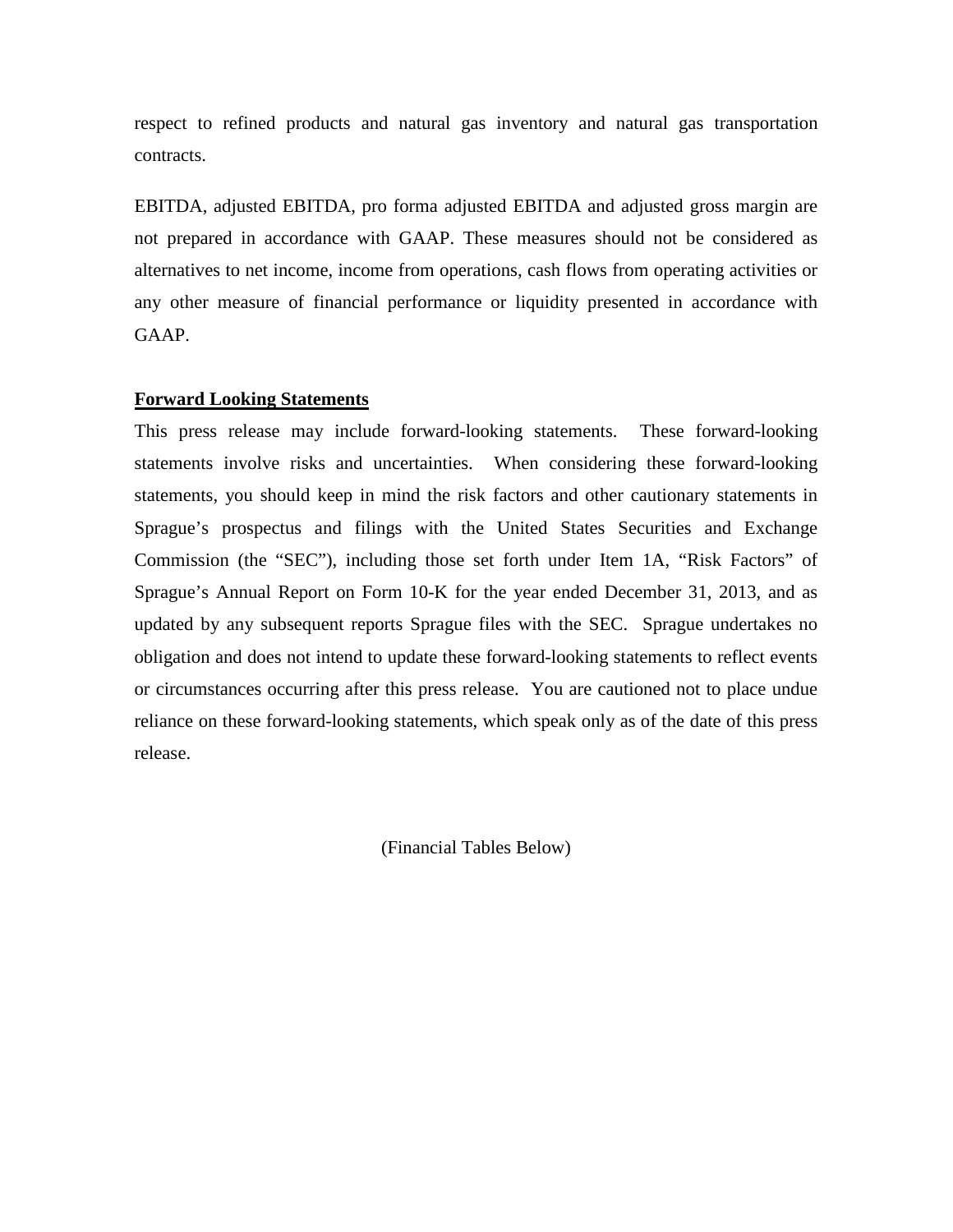#### **Sprague Resources LP** Volume, Net Sales, Gross Margin and Adjusted Gross Margin by Segment (Excluding Kildair) Three and Six Months Ended June 30, 2014 and 2013

|                                                   | <b>Three Months Ended</b><br><b>June 30,</b> |                               |                    |           | <b>Six Months Ended</b>       |             |    |                    |  |
|---------------------------------------------------|----------------------------------------------|-------------------------------|--------------------|-----------|-------------------------------|-------------|----|--------------------|--|
|                                                   |                                              |                               |                    | 2013      | <b>June 30,</b>               |             |    | 2013               |  |
|                                                   |                                              | 2014                          |                    |           |                               |             |    |                    |  |
|                                                   | (unaudited)                                  |                               | <b>Predecessor</b> |           |                               | 2014        |    | <b>Predecessor</b> |  |
|                                                   |                                              |                               | (unaudited)        |           |                               | (unaudited) |    | (unaudited)        |  |
|                                                   |                                              | (\$ and volumes in thousands) |                    |           | (\$ and volumes in thousands) |             |    |                    |  |
| <b>Volumes:</b>                                   |                                              |                               |                    |           |                               |             |    |                    |  |
|                                                   |                                              | 254,520                       |                    | 239,862   |                               | 808,458     |    | 655,410            |  |
|                                                   |                                              | 11,493                        |                    | 11,858    |                               | 27.989      |    | 28,329             |  |
|                                                   |                                              | 525                           |                    | 623       |                               | 1,219       |    | 1,078              |  |
|                                                   |                                              | 45.360                        |                    | 54.516    |                               | 112.182     |    | 122,556            |  |
|                                                   |                                              | 20                            |                    | 23        |                               | 65          |    | 71                 |  |
| <b>Net Sales:</b>                                 |                                              |                               |                    |           |                               |             |    |                    |  |
|                                                   |                                              | 768,800                       | \$                 | 699,008   | \$                            | 2.520.944   | s  | 2.012.772          |  |
|                                                   |                                              | 67,342                        |                    | 64,398    |                               | 201,682     |    | 173,081            |  |
|                                                   |                                              | 8.322                         |                    | 7.943     |                               | 16,401      |    | 14,528             |  |
|                                                   |                                              | 2,309                         |                    | 1,462     |                               | 7,137       |    | 4,807              |  |
|                                                   |                                              | 846,773                       | \$                 | 772,811   | \$                            | 2,746,164   | \$ | 2,205,188          |  |
| <b>Gross Margin:</b>                              |                                              |                               |                    |           |                               |             |    |                    |  |
|                                                   |                                              | 13,659                        | \$                 | 14,826    | \$                            | 65,456      | \$ | 48,841             |  |
|                                                   |                                              | (3,393)                       |                    | 2,180     |                               | 60,388      |    | 25,238             |  |
|                                                   |                                              | 8,316                         |                    | 7,937     |                               | 16,393      |    | 14,519             |  |
|                                                   |                                              | 321                           |                    | 299       |                               | 568         |    | 977                |  |
|                                                   |                                              | 18,903                        | \$                 | 25,242    | \$                            | 142,805     | \$ | 89,575             |  |
| Adjusted Gross Margin: (1)                        |                                              |                               |                    |           |                               |             |    |                    |  |
|                                                   |                                              | 14.515                        | \$                 | 16,201    | \$                            | 59,436      | \$ | 45.204             |  |
|                                                   |                                              | 2,666                         |                    | 3,569     |                               | 38,010      |    | 23,986             |  |
|                                                   |                                              | 8.316                         |                    | 7.937     |                               | 16.393      |    | 14.519             |  |
|                                                   |                                              | 321                           |                    | 299       |                               | 568         |    | 977                |  |
|                                                   |                                              |                               |                    |           |                               |             |    |                    |  |
|                                                   |                                              | 25,818                        | \$                 | 28,006    | \$                            | 114,407     | \$ | 84,686             |  |
| <b>Calculation of Adjusted Gross Margin:</b>      |                                              |                               |                    |           |                               |             |    |                    |  |
|                                                   |                                              | 18.903                        | \$                 | 25.242    | \$                            | 142,805     | \$ | 89,575             |  |
| Deduct: total commodity derivative (gains) losses |                                              |                               |                    |           |                               |             |    |                    |  |
|                                                   |                                              | 8.985                         |                    | (10, 307) |                               | 12,817      |    | 686                |  |
| Add: realized commodity derivative gains (losses) |                                              |                               |                    |           |                               |             |    |                    |  |
|                                                   |                                              | (2,070)                       |                    | 13,071    |                               | (41,215)    |    | (5,575)            |  |
|                                                   |                                              | 25.818                        | \$                 | 28,006    | S.                            | 114,407     | \$ | 84.686             |  |

1) Adjusted gross margin represents gross margin decreased by total commodity derivative gains and losses included in net income (loss) and increased by realized commodity derivative gains and losses included in net income (loss), in each case with respect to refined products and natural gas inventory<br>and natural gas transportation contracts.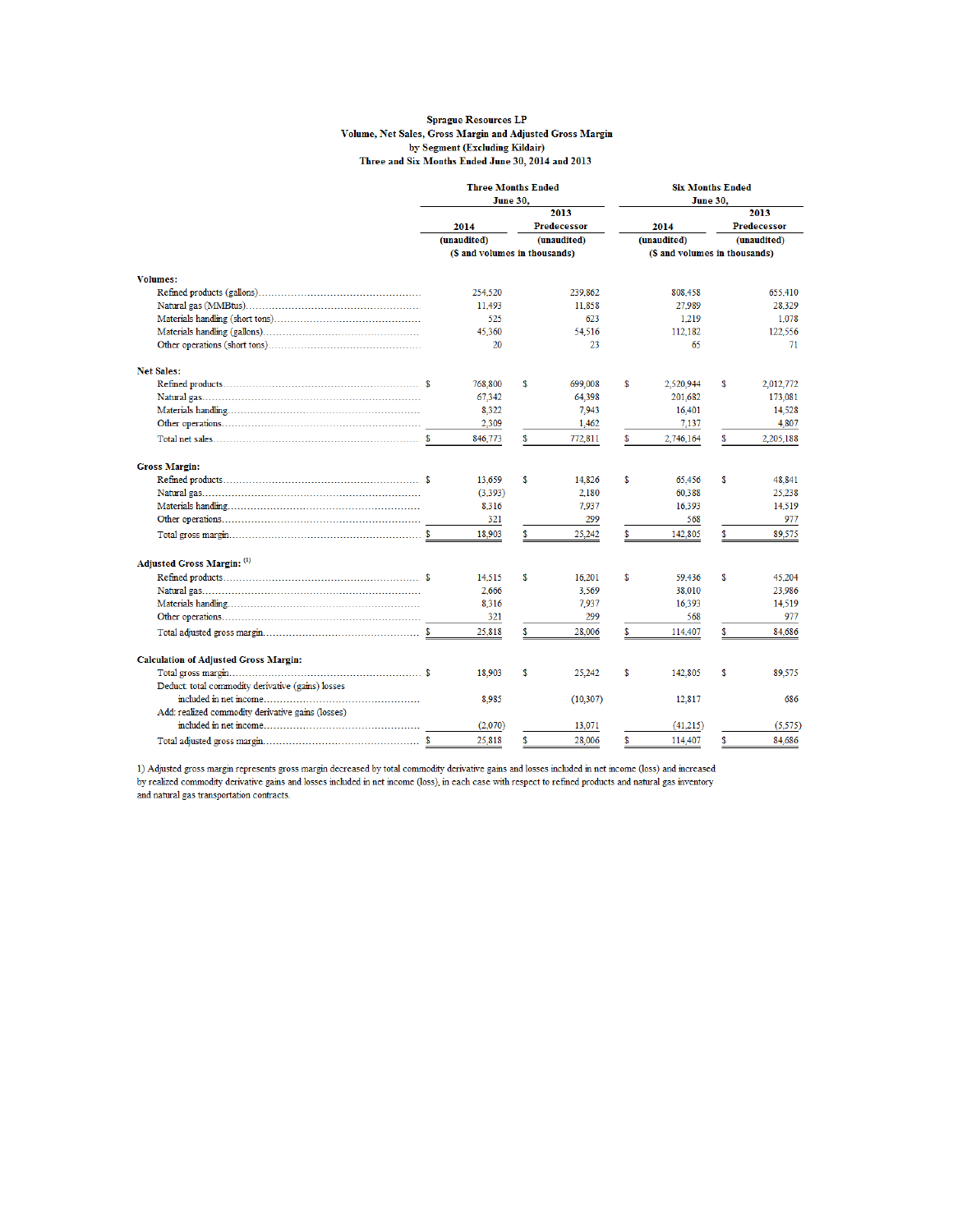#### **Sprague Resources LP** Summary Historical Financial and Operating Data Three and Six Months Ended June 30, 2014 and 2013

|                                                             |    | Three Months Ended |             |                    |    | <b>Six Months Ended</b> |                   |                    |  |  |
|-------------------------------------------------------------|----|--------------------|-------------|--------------------|----|-------------------------|-------------------|--------------------|--|--|
|                                                             |    | <b>June 30.</b>    |             |                    |    | <b>June 30.</b>         |                   |                    |  |  |
|                                                             |    | 2013               |             |                    |    |                         | 2013              |                    |  |  |
|                                                             |    | 2014               |             | <b>Predecessor</b> |    | 2014                    |                   | <b>Predecessor</b> |  |  |
|                                                             |    | (unaudited)        | (unaudited) |                    |    | (unaudited)             | (unaudited)       |                    |  |  |
|                                                             |    | (\$ in thousands)  |             |                    |    |                         | (\$ in thousands) |                    |  |  |
| <b>Statement of Operations Data:</b>                        |    |                    |             |                    |    |                         |                   |                    |  |  |
|                                                             |    | 846,773            | \$          | 921.820            | s. | 2.746.164               | S                 | 2.466,773          |  |  |
|                                                             |    | 827,870            |             | 889,703            |    | 2,603,359               |                   | 2,367,864          |  |  |
|                                                             |    | 18,903             |             | 32,117             |    | 142,805                 |                   | 98,909             |  |  |
| Operating costs and expenses:                               |    |                    |             |                    |    |                         |                   |                    |  |  |
|                                                             |    | 12.354             |             | 13,562             |    | 25,878                  |                   | 27,600             |  |  |
|                                                             |    | 9,936              |             | 12,300             |    | 35,393                  |                   | 27,056             |  |  |
|                                                             |    | 2,348              |             | 4,338              |    | 4.687                   |                   | 8,437              |  |  |
|                                                             |    | 24,638             |             | 30,200             |    | 65,958                  |                   | 63,093             |  |  |
|                                                             |    | (5,735)            |             | 1,917              |    | 76.847                  |                   | 35,816             |  |  |
|                                                             |    | $\mathbf{r}$       |             | 973                |    |                         |                   | 816                |  |  |
|                                                             |    | 160                |             | 136                |    | 266                     |                   | 260                |  |  |
|                                                             |    | (4, 194)           |             | (7,096)            |    | (9,689)                 |                   | (14, 639)          |  |  |
|                                                             |    | (9,769)            |             | (4,070)            |    | 67,424                  |                   | 22.253             |  |  |
|                                                             |    | 275                |             | 1,351              |    | (1, 583)                |                   | (10, 638)          |  |  |
|                                                             |    | (9, 494)           | \$          | (2,719)            | S. | 65.841                  | S                 | 11.615             |  |  |
| Adjusted EBITDA <sup>(1)</sup> (unaudited)                  | s  | 3.528              | \$          | 9.992              | \$ | 53.136                  | s                 | 35,159             |  |  |
| Net income per limited partner unit:                        |    |                    |             |                    |    |                         |                   |                    |  |  |
| Common - basic                                              | \$ | (0.47)             |             |                    | \$ | 3.27                    |                   |                    |  |  |
| Common - diluted                                            | \$ | (0.47)             |             |                    | \$ | 3.27                    |                   |                    |  |  |
| Subordinated - basic and diluted                            | Ŝ  | (0.47)             |             |                    | \$ | 3.27                    |                   |                    |  |  |
| Units used to compute net income per limited partner unit - |    |                    |             |                    |    |                         |                   |                    |  |  |
| Common - basic                                              |    | 10.091.388         |             |                    |    | 10.081.840              |                   |                    |  |  |
| Common - diluted                                            |    | 10,091,388         |             |                    |    | 10,084,821              |                   |                    |  |  |
| Subordinated - basic and diluted                            |    | 10,071,970         |             |                    |    | 10,071,970              |                   |                    |  |  |
| <b>Other Financial and Operating Data (unaudited)</b>       |    |                    |             |                    |    |                         |                   |                    |  |  |
| Capital expenditures                                        | s  | 868                | \$          | 5.977              | \$ | 1.665                   | S                 | 8.117              |  |  |
| Total refined products volumes sold (gallons in thousands)  |    | 254,520            |             | 239,862            |    | 808,458                 |                   | 655,410            |  |  |
| Total natural gas volumes sold (MMBtus in thousands)        |    | 11.493             |             | 11.858             |    | 27.989                  |                   | 28.329             |  |  |

1) Adjusted EBITDA respresents EBITDA decreased by total commodity derivative gains and losses included in net income (loss) and increased by realized commodity derivative gains and losses included in net income (loss), in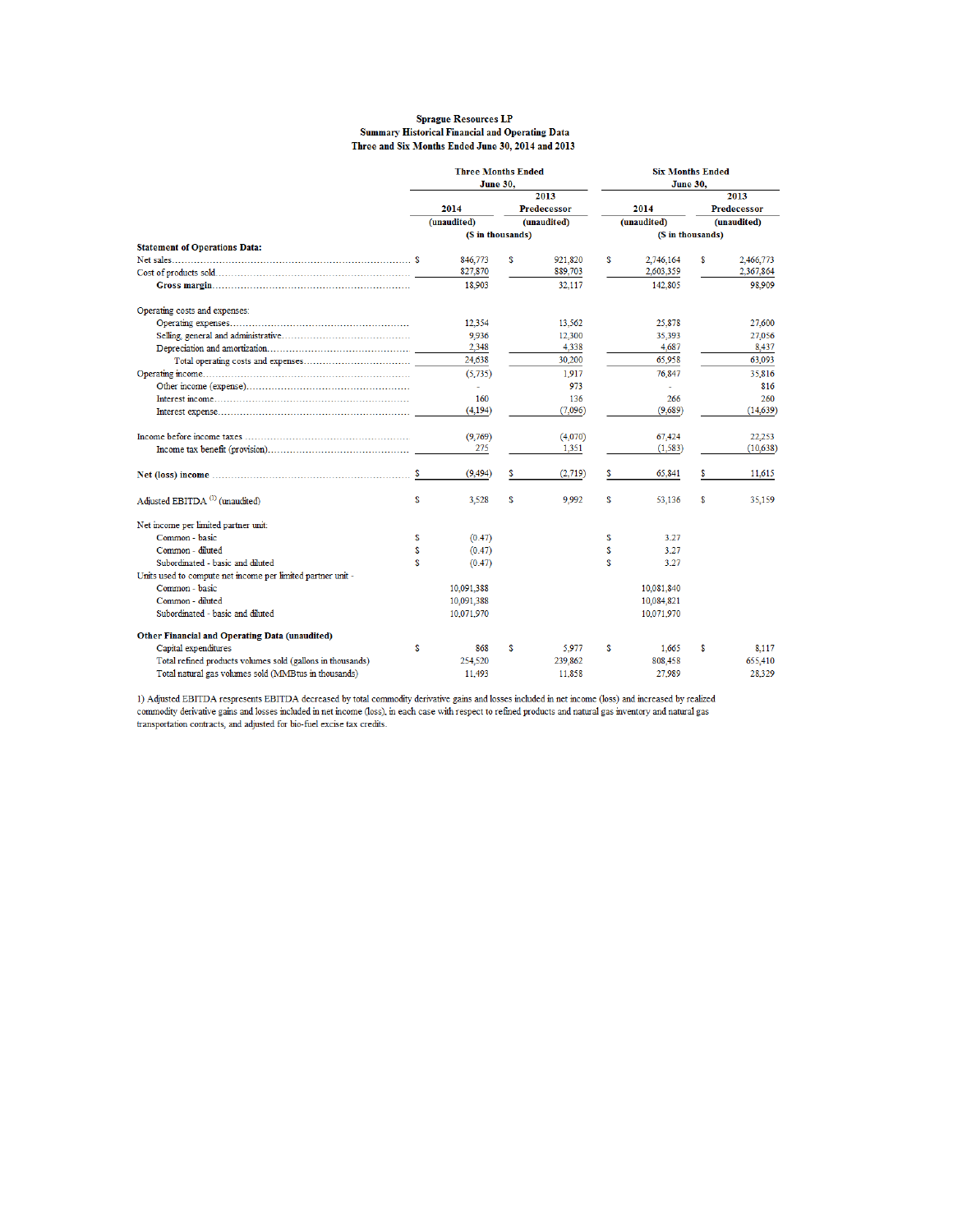#### **Sprague Resources LP** Summary Pro Forma Financial and Operating Data Three and Six Months Ended June 30, 2014 and 2013

|                                                 | <b>Three Months Ended</b> |                                                                                      |          |     | <b>Six Months Ended</b> |                                                               |           |  |
|-------------------------------------------------|---------------------------|--------------------------------------------------------------------------------------|----------|-----|-------------------------|---------------------------------------------------------------|-----------|--|
|                                                 | <b>June 30,</b><br>2013   |                                                                                      |          |     | <b>June 30.</b>         | 2013                                                          |           |  |
|                                                 | 2014                      | <b>Predecessor</b><br>2014<br>Pro Forma <sup>(1)</sup><br>(unaudited)<br>(unaudited) |          |     |                         | <b>Predecessor</b><br>Pro Forma <sup>(1)</sup><br>(unaudited) |           |  |
|                                                 | (unaudited)               |                                                                                      |          |     |                         |                                                               |           |  |
|                                                 | (S in thousands)          |                                                                                      |          |     | (S in thousands)        |                                                               |           |  |
| <b>Statement of Operations Data:</b>            |                           |                                                                                      |          |     |                         |                                                               |           |  |
|                                                 | 846,773                   | \$                                                                                   | 772.811  | \$. | 2,746,164               | S.                                                            | 2,205,188 |  |
|                                                 | 827,870                   |                                                                                      | 747.569  |     | 2,603,359               |                                                               | 2.115.613 |  |
|                                                 | 18.903                    |                                                                                      | 25.242   |     | 142,805                 |                                                               | 89.575    |  |
| Operating costs and expenses:                   |                           |                                                                                      |          |     |                         |                                                               |           |  |
|                                                 | 12.354                    |                                                                                      | 10.913   |     | 25,878                  |                                                               | 22.014    |  |
|                                                 | 9.936                     |                                                                                      | 10,064   |     | 35.393                  |                                                               | 24,409    |  |
|                                                 | 2.348                     |                                                                                      | 2,317    |     | 4,687                   |                                                               | 4,670     |  |
|                                                 | 24.638                    |                                                                                      | 23,294   |     | 65.958                  |                                                               | 51.093    |  |
|                                                 | (5.735)                   |                                                                                      | 1.948    |     | 76,847                  |                                                               | 38,482    |  |
|                                                 |                           |                                                                                      | 1.040    |     |                         |                                                               | 907       |  |
|                                                 | 160                       |                                                                                      | 138      |     | 266                     |                                                               | 260       |  |
|                                                 | (4.194)                   |                                                                                      | (5, 312) |     | (9,689)                 |                                                               | (11, 380) |  |
|                                                 | (9,769)                   |                                                                                      | (2.186)  |     | 67,424                  |                                                               | 28,269    |  |
|                                                 | 275                       |                                                                                      | 145      |     | (1, 583)                |                                                               | (1, 873)  |  |
|                                                 | (9, 494)                  | \$                                                                                   | (2,041)  |     | 65,841                  | \$                                                            | 26,396    |  |
| Adjusted EBITDA <sup>(2)</sup> (unaudited)<br>s | 3.528                     | \$                                                                                   | 8.069    | \$  | 53,136                  | s                                                             | 34,149    |  |

1) The unaudited pro forma information gives effect to certain pro forma adjustments as if they had occurred as of January 1, 2013. The adjustments are based upon currently available information and certain estimates and assumptions; therefore, actual adjustments will differ from the pro forma adjustments. Pro forma  $\!$  adjustments reflect the following:

a) The distribution to a wholly-owned subsidiary of Sprague Holdings of 100% of its interest in Sprague Energy Canada Ltd, a wholly-owned subsidiary of the Predecessor, which owns all of the equity interest in Kildair.

b) The pro forma adjustment for interest expense and deferred financing fees under the new credit agreement. The calculation is based on the monthly average working capital and acquisition facility multiplied by the decreases in the borrowing rate of 0.50% for borrowings under the working capital facility, less the increase of commitment fees due to the increased size of the facility.

c) The elimination of corporate overhead charges from the Parent offset by increases in incentive compensation.

d) The adjustments to reflect the conversion of the Predecessor to a partnership resulting in the elimination of all U.S. federal income taxes, as well as an adjustment of income taxes in certain state jurisdictions in which the partnership operates, and to record estimated taxes for the activities conducted by the Partnership at the applicable state statutory rates.

2) Adjusted EBITDA represents EBITDA decreased by total commodity derivative gains and losses included in net income (loss) and increased by realized commodity derivative gains and losses included in net income (loss), in each case with respect to refined products and natural gas inventory and natural gas transportation contracts, and adjusted for bio-fuel excise tax credits.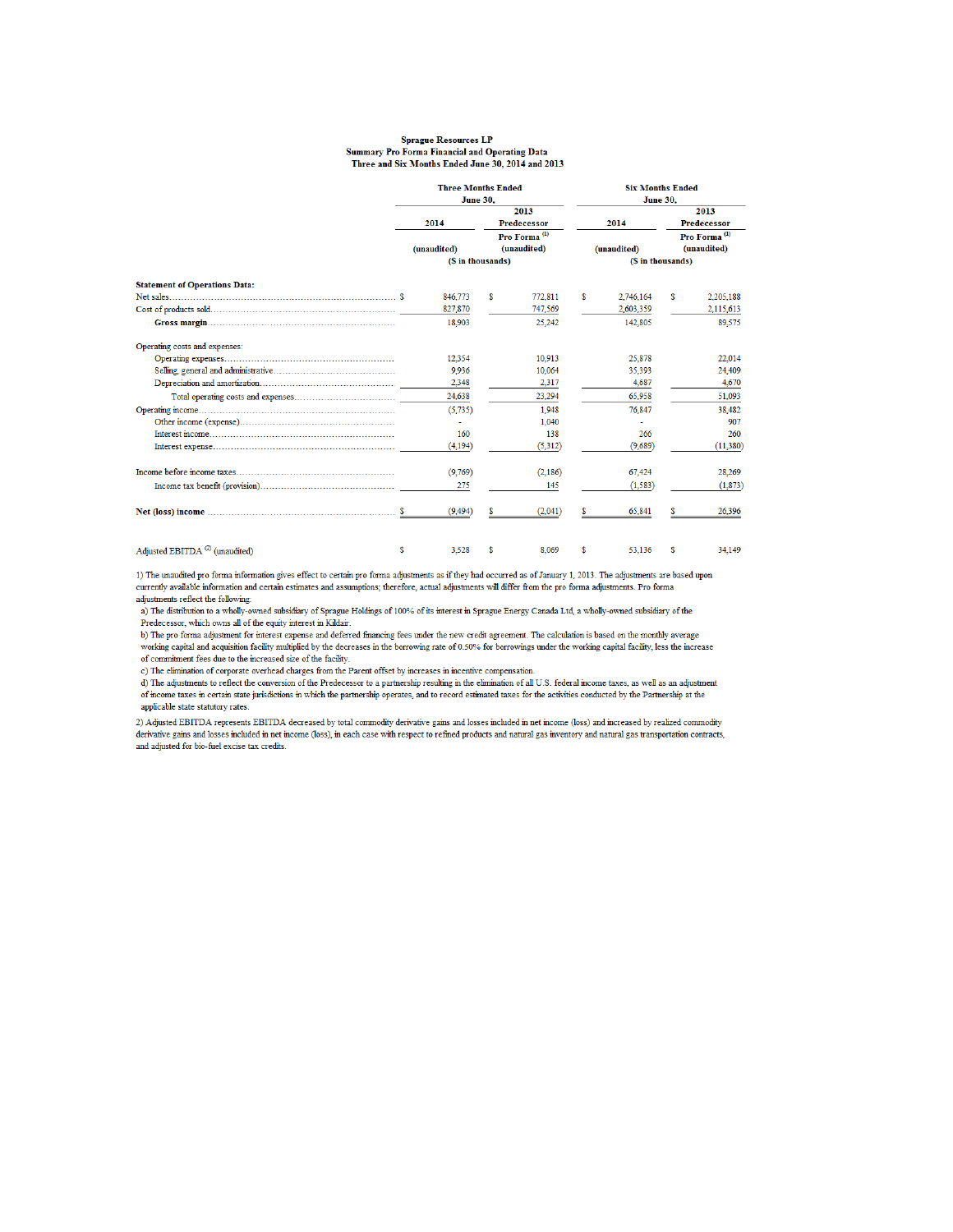#### **Sprague Resources LP** Historical and Pro Forma Reconciliation of Net Income to EBITDA and Adjusted EBITDA Three and Six Months Ended June 30, 2014 and 2013

|                                                         | <b>Three Months Ended</b><br><b>June 30,</b> |         |                            |           | <b>Six Months Ended</b><br><b>June 30,</b> |                     |          |                                   |         |
|---------------------------------------------------------|----------------------------------------------|---------|----------------------------|-----------|--------------------------------------------|---------------------|----------|-----------------------------------|---------|
|                                                         |                                              |         | 2013                       |           |                                            |                     |          |                                   | 2013    |
|                                                         | 2014<br>(unaudited)                          |         | Predecessor<br>(unaudited) |           |                                            | 2014<br>(unaudited) |          | <b>Predecessor</b><br>(unaudited) |         |
|                                                         |                                              |         |                            |           |                                            |                     |          |                                   |         |
|                                                         | (\$ in thousands)                            |         |                            |           |                                            |                     |          | (\$ in thousands)                 |         |
| Reconciliation of net (loss) income to adjusted EBITDA: |                                              |         |                            |           |                                            |                     |          |                                   |         |
|                                                         |                                              | (9.494) | S.                         | (2,719)   |                                            | s                   | 65,841   | \$                                | 11.615  |
| Add/(deduct):                                           |                                              |         |                            |           |                                            |                     |          |                                   |         |
|                                                         |                                              | 4,034   |                            | 6.960     |                                            |                     | 9.423    |                                   | 14,379  |
|                                                         |                                              | (275)   |                            | (1, 351)  |                                            |                     | 1.583    |                                   | 10,638  |
|                                                         |                                              | 2,348   |                            | 4,338     |                                            |                     | 4.687    |                                   | 8,437   |
| EBITDA $^{(2)}$                                         |                                              | (3,387) | \$.                        | 7.228     |                                            | \$                  | 81.534   | S.                                | 45,069  |
| Deduct: total commodity derivative (gains) losses       |                                              |         |                            |           |                                            |                     |          |                                   |         |
| included in net income.                                 |                                              | 8.985   |                            | (15, 712) |                                            |                     | 12.817   |                                   | (1,851) |
| Add: realized commodity derivative gains (losses)       |                                              |         |                            |           |                                            |                     |          |                                   |         |
|                                                         |                                              | (2,070) |                            | 18,476    |                                            |                     | (41.215) |                                   | (3,038) |
| Add/(deduct):                                           |                                              |         |                            |           |                                            |                     |          |                                   |         |
|                                                         |                                              |         |                            |           |                                            |                     |          |                                   | (5,021) |
|                                                         |                                              | 3,528   |                            | 9,992     |                                            |                     | 53,136   |                                   | 35,159  |

|                                                                                                                             | <b>Three Months Ended</b><br><b>June 30.</b> |   |                                         |    | <b>Six Months Ended</b><br><b>June 30.</b> |                                         |          |  |
|-----------------------------------------------------------------------------------------------------------------------------|----------------------------------------------|---|-----------------------------------------|----|--------------------------------------------|-----------------------------------------|----------|--|
|                                                                                                                             |                                              |   |                                         |    |                                            |                                         |          |  |
|                                                                                                                             |                                              |   | 2013                                    |    |                                            |                                         | 2013     |  |
|                                                                                                                             | 2014                                         |   | <b>Predecessor</b>                      |    | 2014                                       | <b>Predecessor</b>                      |          |  |
|                                                                                                                             | (unaudited)                                  |   | Pro Forma <sup>(1)</sup><br>(unaudited) |    | (unaudited)                                | Pro Forma <sup>(1)</sup><br>(unaudited) |          |  |
|                                                                                                                             | (\$ in thousands)                            |   |                                         |    |                                            | (\$ in thousands)                       |          |  |
| Reconciliation of net (loss) income to adjusted EBITDA:                                                                     |                                              |   |                                         |    |                                            |                                         |          |  |
|                                                                                                                             | (9, 494)                                     | S | (2,041)                                 | S. | 65,841                                     | \$                                      | 26,396   |  |
| Add/(deduct):                                                                                                               |                                              |   |                                         |    |                                            |                                         |          |  |
|                                                                                                                             | 4.034                                        |   | 5.174                                   |    | 9.423                                      |                                         | 11.120   |  |
|                                                                                                                             | (275)                                        |   | (145)                                   |    | 1,583                                      |                                         | 1,873    |  |
|                                                                                                                             | 2,348                                        |   | 2,317                                   |    | 4,687                                      |                                         | 4,670    |  |
| EBITDA $^{(2)}$ $\cdots$ $\cdots$ $\cdots$ $\cdots$ $\cdots$ $\cdots$ $\cdots$ $\cdots$ $\cdots$ $\cdots$ $\cdots$ $\cdots$ | (3.387)                                      | s | 5.305                                   | S. | 81,534                                     | S.                                      | 44.059   |  |
| Deduct: total commodity derivative (gains) losses                                                                           |                                              |   |                                         |    |                                            |                                         |          |  |
|                                                                                                                             | 8.985                                        |   | (10, 307)                               |    | 12,817                                     |                                         | 686      |  |
| Add: realized commodity derivative gains (losses)                                                                           |                                              |   |                                         |    |                                            |                                         |          |  |
|                                                                                                                             | (2,070)                                      |   | 13,071                                  |    | (41.215)                                   |                                         | (5, 575) |  |
| Add/(deduct):                                                                                                               |                                              |   |                                         |    |                                            |                                         |          |  |
|                                                                                                                             |                                              |   |                                         |    |                                            |                                         | (5,021)  |  |
|                                                                                                                             | 3,528                                        |   | 8,069                                   |    | 53,136                                     |                                         | 34,149   |  |

1) The unaudited pro forma information gives effect to certain pro forma adjustments as if they had occurred as of January 1, 2013. The adjustments are based upon currently available information and certain estimates and assumptions; therefore, actual adjustments will differ from the pro forma adjustments. Pro forma adjustments reflect the following:

a) The distribution to a wholly-owned subsidiary of Sprague Holdings of 100% of its interest in Sprague Energy Canada Ltd, a wholly-owned subsidiary of the Predecessor, which owns all of the equity interest in Kildair.

b) The pro forma adjustment for interest expense and deferred financing fees under the new credit agreement. The calculation is based on the monthly average working capital and acquisition facility multiplied by the decreases in the borrowing rate of 0.50% for borrowings under the working capital facility, less the increase

of commitment fees due to the increased size of the facility.

c) The elimination of corporate overhead charges from the Parent offset by increases in incentive compensation.

d) The adjustments to reflect the conversion of the Predecessor to a partnership resulting in the elimination of all U.S. federal income taxes, as well as an adjustment of income taxes in certain state jurisdictions in which the partnership operates, and to record estimated taxes for the activities conducted by the Partnership at the applicable state statutory rates.

2) EBITDA represents net income before interest, income taxes, depreciation and amortization.

3) Adjusted EBITDA represents EBITDA decreased by total commodity derivative gains and losses included in net income (loss) and increased by realized commodity derivative gains and losses included in net income (loss), in each case with respect to refined products and natural gas inventory and natural gas transportation contracts, and adjusted for bio-fuel excise tax credits.